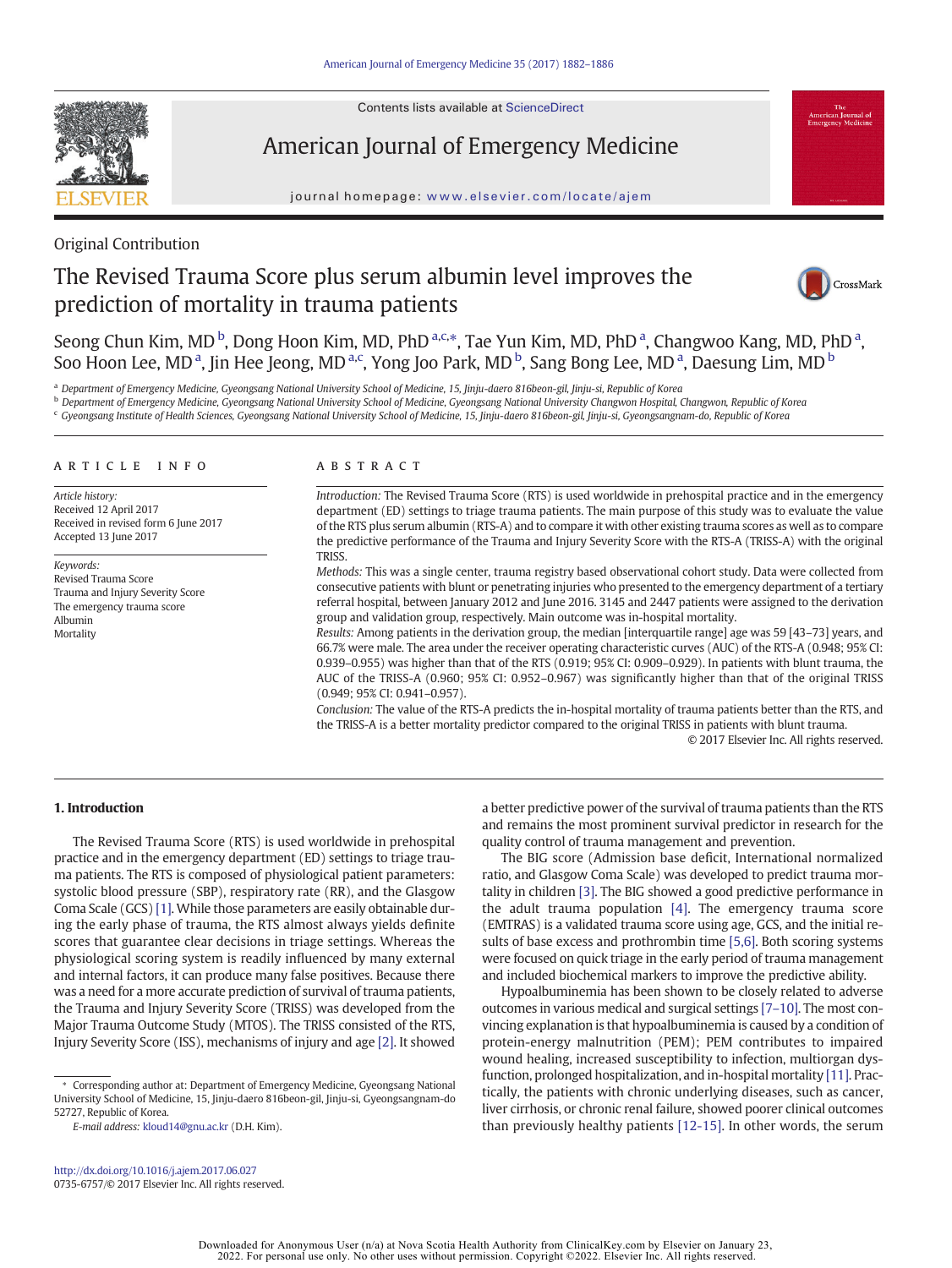<span id="page-1-0"></span>albumin level represents the status of a patient's chronic illness, nutrition, and immunocompetence. We postulated that the serum albumin level may provide an important clinical insight on the prognosis of trauma victims, and the additive value of serum albumin levels combined with the RTS may improve the predictive power of the RTS. Furthermore, the predictive performance of the original TRISS may be improved when the singular value of the RTS was replaced with the value of the RTS and serum albumin.

#### 1.1. Goals of This Investigation

The purposes of this study were to evaluate the predictive performance of a value of the RTS plus serum albumin (RTS-A) and the TRISS using the RTS-A (TRISS-A) as well as to compare these scores with the RTS, the BIG, the EMTRAS, and the TRISS.

#### 2. Materials and methods

#### 2.1. Study design and setting

This is a prospectively recorded registry-based observational study using data from the trauma registry of a tertiary hospital located in Jinju, Republic of Korea. Our hospital is the only tertiary referral hospital, not a specialized trauma facility, located in the southcentral region of the Republic of Korea covering a relatively small area of 70 km in radius. The annual ED census is approximately 33,000. The Gyeongsang National University Hospital Trauma Registry has been established as a part of the National Emergency Department-based Injury In-depth Surveillance funded by the Korea Centers for Disease Control and Prevention. The registry enrolls all injured patients who presented to our ED. The enrolled patients are categorized by mechanism of injury: blunt, penetrating, thermal, asphyxia, poisoning, and others. A total of 240 items were prospectively recorded from the prehospital period to the hospital discharge. Items included demographic characteristics, initial physiological parameters, initial laboratory findings, the results from ED management, and the results from hospital admission. Most of the data were abstracted from the electronic medical records in our hospital. Initial systolic and diastolic blood pressure, heart rate (HR), RR, body temperature, the GCS were collected from ED triage records after being entered by the triage nurses. Abbreviated Injury Scales (AIS) were recorded according to clinical presentation, imaging results, intervention findings and operative records. The RTSs and the ISSs were automatically calculated and were recorded in the registry. Injury descriptions were preliminarily prepared by professional heath information managers and were reviewed by emergency physicians before final confirmation.

#### 2.2. Participants and data collection

We used consecutive data from January 2012 to June 2014. Inclusion criteria were an age of 15 years or older, blunt or penetrating mechanism,  $ISS \geq 1$ , and the results from ED management were either admission or death during the ED stay. We did not include patients who were dead on arrival or those who were discharged or transferred from the ED. Demographic characteristics, physiological parameters, international normalized ratios of prothrombin time ( $PT_{INR}$ ) and percent of the reference value of prothrombin time (PT<sub>PERCENT</sub>), base excess (BE) levels, and serum albumin levels (gram/deciliter) were collected. The EMTRAS, the BIG, and the TRISS were calculated for each patient. In-hospital mortality was the outcome measure. For validation of the final predictive model, we used the data from the same registry from July 2014 to June 2016. This study was approved by the Gyeongsang National University hospital institutional review board.

#### 2.3. Statistical analysis

Multivariate imputation with chained equations using predictive mean matching was used to control for the missing data [\[16\].](#page-4-0) The missing values included the  $PT_{INR}$  (4.6%),  $PT_{PERCENT}$  (4.3%), BE (10.1%), albumin (4.3%), and the GCS (0.1%). All variables which were needed for the trauma scores as well as sex, age, SBP, HR, RR, ISS, and the outcome variable, which was death, were included in the imputation. Ten imputations were performed and the mean values of  $PT_{INR}$ ,  $PT_{PERCENT}$ , BE, albumin, and the GCS replaced the missing values. Complete scores of the RTS, the EMTRAS, the BIG, the TRISS, and the RTS-A were calculated with the imputed data set. The same procedure was performed with the validation group.

To verify the adequacy of the RTS-A score in the prediction of in-hospital mortality, we compared the RTS-A with two multivariable logistic regression models. First, after confirmation of the statistical significance of all the variables (age, sex, mechanism,  $PT_{INR}$ ,  $PT_{PERCENT}$ , BE, albumin, and the RTS) with the univariable analysis, a multivariable analysis was performed with all significant parameters (model 1). The ISS was not included in the analysis due to its lack of availability during the early phase of treatment. Second, a multivariable analysis was conducted using albumin and the RTS (model 2). Third, we added the RTS score and the serum albumin level (model 3), then compared the area under the receiver operating characteristic curves (AUC) of the three models using a nonparametric method [\[17\]](#page-4-0). While model 3 was far easier to calculate than either model 1 or model 2, because there were no statistical significances between the models, it was appropriate to choose model 3.

The predictive properties of the value of the RTS-A were evaluated with a receiver operating characteristics (ROC) for discrimination and



Fig. 1. Derivation and validation cohort.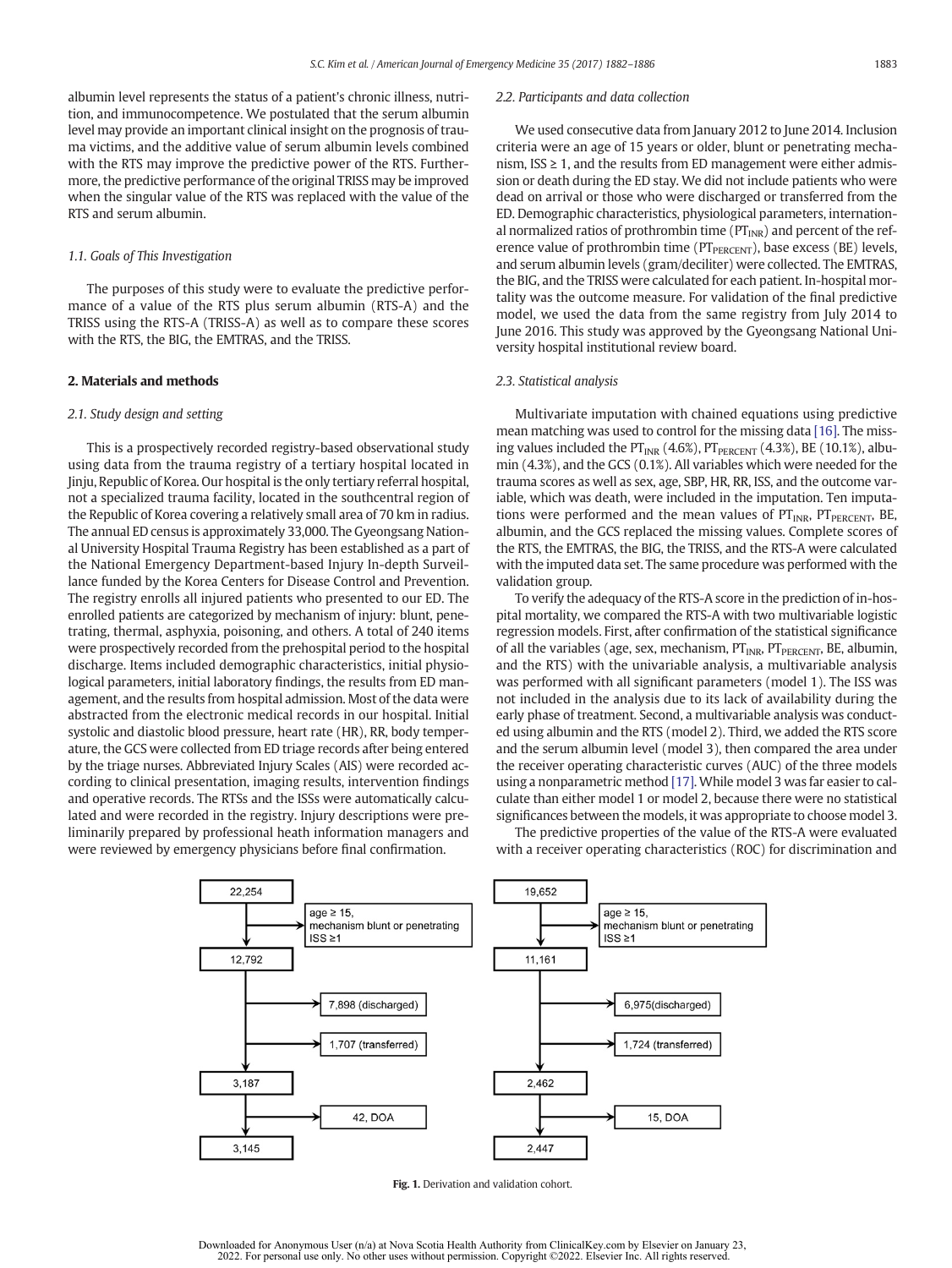#### <span id="page-2-0"></span>Table 1

Baseline characteristics of derivation and validation group.

|                             | Derivation group      |             | Validation group      |             | <i>p</i> value |
|-----------------------------|-----------------------|-------------|-----------------------|-------------|----------------|
|                             | Value                 | Available % | Value                 | Available % |                |
| Number of patients          | 3145                  |             | 2447                  |             |                |
| Age $(yrs)$                 | 59 [45-73]            | 100         | 60 [46-73]            | 100         | 0.1652         |
| $\geq$ 65 years, n (%)      | 1279 (40.7)           | 100         | 997 (40.7)            | 100         | 0.9578         |
| Male $(\%)$                 | 66.7                  | 100         | 66.5                  | 100         | 0.8750         |
| Mechanism, blunt (%)        | 95.7                  | 100         | 96.2                  | 100         | 0.3485         |
| ED physiological parameters |                       |             |                       |             |                |
| $SBP$ (mm $Hg$ )            | 135 [117-150]         | 100         | 130 [110-140]         | 100         | < 0.0001       |
| RR (breath/min)             | 20 [18-20]            | 100         | 20 [18-20]            | 100         | 0.8174         |
| HR (beats/min)              | 80 [72-92]            | 100         | 80 [73-90]            | 100         | 0.5088         |
| Glasgow Coma Scale          | $15$ [15-15]          | 99.9        | $15$ [15-15]          | 99.9        | 0.2084         |
| Laboratory results          |                       |             |                       |             |                |
| $PT_{INR}$                  | 1.04 [0.98-1.12]      | 95.4        | 1.04 [0.98-1.12]      | 98.2        | 0.3309         |
| $PT_{PERCENT} (\%)$         | 93 [83-103]           | 95.7        | 93 [83-101]           | 96.6        | 0.2427         |
| Base excess                 | $-2.0$ [ $-4.2-0.3$ ] | 89.9        | $-1.2$ [ $-3.4-0.6$ ] | 89.4        | < 0.0001       |
| Albumin (gram/deciliter)    | $4.1$ [3.7-4.4]       | 95.7        | $4.1$ [3.8-4.4]       | 98.9        | 0.0044         |
| <b>ISS</b>                  | $9[4-13]$             | 100         | $9[4-13]$             | 100         | 0.4464         |
| Mortality (%)               | 9.8                   | 100         | 9.0                   | 100         | 0.3104         |
| CDD cyctolic blood proccuro |                       |             |                       |             |                |

3P systolic blood pressur

HR heart rate.

 $PT<sub>INR</sub>$  international normalized ratio of prothrombin time.

PT<sub>PERCENT</sub> percent of the reference value of prothrombin time.

ISS Injury Severity Score.

All continuous variables showed skewed distribution and were expressed in median value [interquartile range].

Hosmer-Lemeshow statistics for calibration. The AUC of the value was compared with those values of the RTS, the EMTRAS, the BIG, and the TRISS. We replaced the RTS in the TRISS with the value of the RTS-A (TRISS with albumin, TRISS-A) and the AUC was compared with the original TRISS. Then, we calculated the regression coefficients of the TRISS–A in a subgroup of patients who had a blunt injury mechanism (the number of patients with a penetrating mechanism of injury were too small), and then we compared those results with the original TRISS in the patients with a blunt injury mechanism.

Independent t-tests or the Mann-Whitney U tests were used for continuous variables, and chi-square tests were used for categorical variables. All p values were two-sided, and a value of  $p < 0.05$  was considered statistically significant. Analyses were performed using Stata 12 software (StataCorp, LP, College Station, TX).

#### 3. Results

#### 3.1. Characteristics of study subject

During the study period from January 2012 to June 2014, a total of 22,254 patients were entered into the Gyeongsang National University Hospital Trauma Registry. Among 3187 eligible patients, 42 patients were excluded because they were confirmed dead on ED arrival, and 3145 patients were included in the study. For validation, 19,652 patients were entered into the registry. Among 2462 eligible patients, 2447 patients were ultimately included (15 were confirmed dead on arrival) [\(Fig. 1\)](#page-1-0). In-hospital mortality was 9.79% (derivation group) and 9.0% (validation group). Table 1 summarizes the baseline characteristics of both groups.

#### 3.2. Verification of the Revised Trauma Score plus serum albumin model

Univariable logistic regressions were performed for age, sex, mechanism,  $PT_{INR}$ ,  $PT_{PERCENT}$ , BE, and albumin. Age, sex, and all the biomarkers showed statistical significance in predicting in-hospital mortality. We chose  $PT_{INR}$  instead of  $PT_{PERCENT}$  because it is a more standardized method. Multivariable analyses were performed using age, sex,  $PT_{INR}$ , BE, albumin, and RTS (model 1). The area under the receiver operating characteristic curve (AUC) was 0.963 (95% confidence interval (CI): 0.956–0.970). The AUC of the multivariable analysis with the RTS and serum albumin level was 0.949 (95%CI: 0.941–0.956) (model 2). The difference between the two models was 0.014, which was statistically non-significant ( $p = 0.148$ ; 95%CI: 0.004-0.024). The regression coefficients of the RTS and serum albumin level in model 2 were similar

#### Table 2

Area under receiver operating characteristic curves (AUC) of the RTS plus albumin compared with other trauma scores.

| Variable      | Derivation group |                 | H-L $\chi^2$ (p value)      | Validation group |       |                 |                             |
|---------------|------------------|-----------------|-----------------------------|------------------|-------|-----------------|-----------------------------|
|               | <b>AUC</b>       | 95% CI          | <i>p</i> value <sup>a</sup> |                  | AUC   | 95% CI          | <i>p</i> value <sup>a</sup> |
| RTS-A         | 0.948            | 0.939-0.955     |                             | 5.6(0.70)        | 0.953 | 0.944-0.961     |                             |
| <b>RTS</b>    | 0.919            | $0.909 - 0.929$ | 0.0001                      | 6.9(0.14)        | 0.902 | 0.890-0.914     | < 0.0001                    |
| <b>EMTRAS</b> | 0.959            | 0.952-0.966     | 0.0690                      | 4.3(0.51)        | 0.946 | 0.936-0.954     | 0.3283                      |
| <b>BIG</b>    | 0.932            | 0.923-0.941     | 0.0639                      | 8.3(0.40)        | 0.925 | 0.913-0.935     | 0.0030                      |
| <b>TRISS</b>  | 0.952            | 0.944-0.959     | 0.5433                      | 3.4(0.95)        | 0.954 | $0.945 - 0.962$ | 0.8281                      |

H-L  $\chi^2$  Hosmer-Lemeshow chi-sqaure.

RTS-A Revised Trauma Score plus serum albumin.

RTS Revised Trauma Score.

EMTRAS Emergency trauma score.

BIG Admission base deficit, International normalized ratio, and Glasgow Coma Scale.

TRISS Trauma and Injury Severity Score.

 $a$  p value represents the statistical significance in the difference of the AUC between RTS-A and those of other trauma scores.

RR respiratory rate.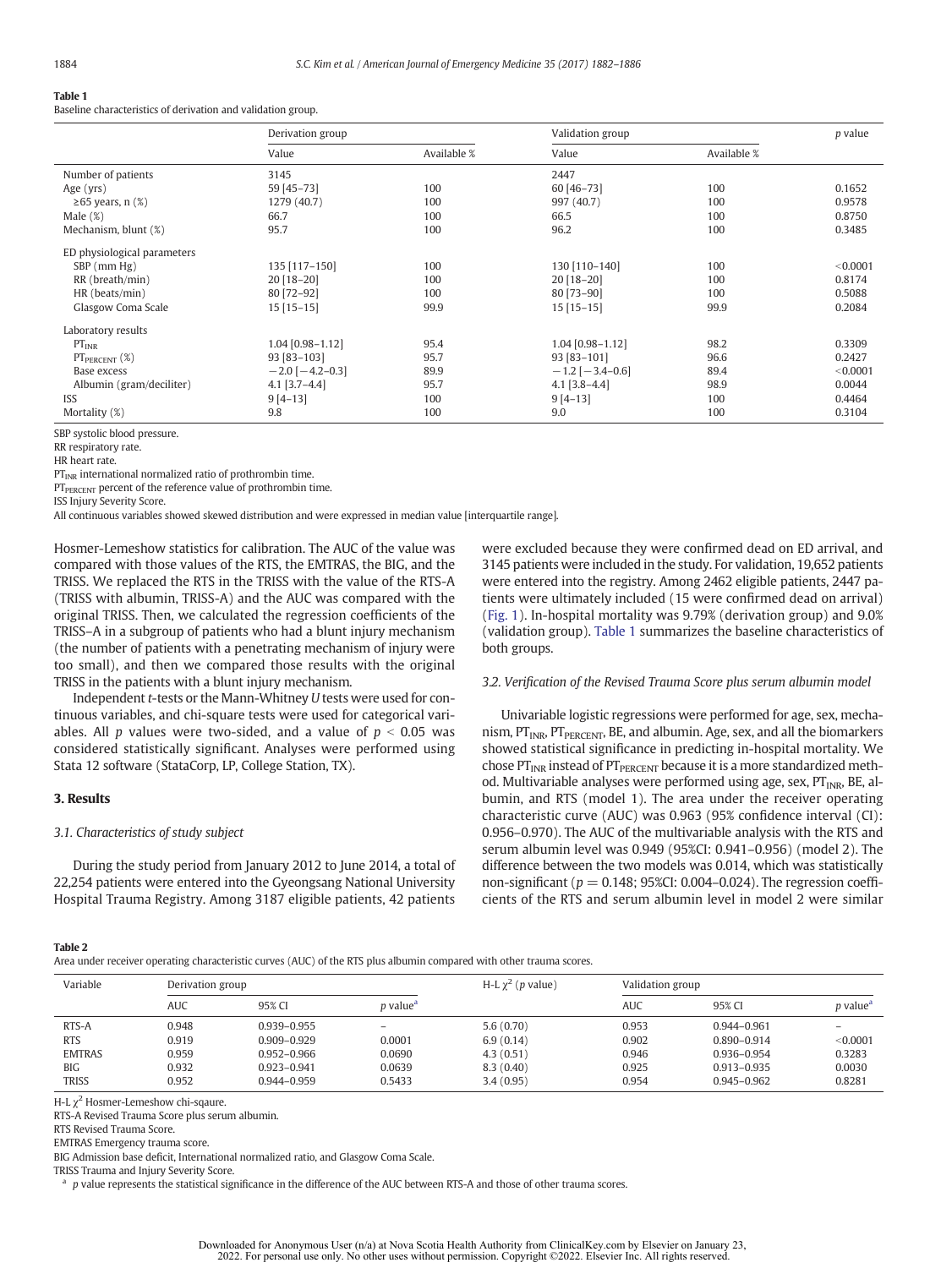#### Table 3

Regression coefficients of original TRISS and the reestimated regression coefficients of the TRISS with albumin (TRISS-A) in patients with blunt trauma.

| Coefficient | <b>TRISS</b> | TRISS-A   |
|-------------|--------------|-----------|
| b0          | $-0.4499$    | $-9.3882$ |
| b1          | 0.8085       | 1.2764    |
| b2          | $-0.0835$    | $-0.0899$ |
| b3          | $-1.7430$    | $-0.8140$ |

Trauma and Injury Severity Score = Probability of survival =  $1/(1 + e^{-b})$ .

 $b = b0 + (b1 \times RTS) + (b2 \times ISS) + (b3 \times Ageindex).$ 

Trauma and Injury Severity Score with albumin = Probability of survival =  $1/(1 + e^{-b})$ .  $b = b0 + (b1 \times RTS-A) + (b2 \times ISS) + (b3 \times Ageindex).$ 

 $(-1.556$  and  $-1.002$ ). For this reason, we simply added the RTS and the serum albumin level (model 3), then compared the results of the two multivariable regression models. The AUC of model 3 (AUC  $=$ 0.948; 95%CI: 0.939–0.955) showed no significant difference compared to those from models 1 and 2 (AUC differences  $= 0.014$  and  $0.001$ ;  $p =$ 0.148 and 0.930; 95%CI: 0.004–0.024 and −0.010–0.012, respectively). Model 3 was easier to calculate and was not statistically different from model 1 or model 2. Therefore, model 3 was chosen as our final model.

#### 3.3. Comparison between RTS-A and other trauma scores

The RTS-A ranged from 0.3000 to 13.0408. The AUC of the RTS-A was 0.948 and showed feasible calibration (H-L  $\chi^2 = 5.6$ ,  $p = 0.70$ ). The AUC of the RTS-A was significantly higher than that of the RTS (0.919) and showed a non-significant difference compared to the EMTRAS (0.959), the BIG (0.932), and the TRISS (0.952) ([Table 2](#page-2-0)).

The RTS-A was added into the TRISS, replacing the RTS, and a multivariable logistic regression was performed to re-estimate the regression coefficients. The sample of patients with a penetrating injury mechanism was too small ( $n = 135, 4.3\%$ ); therefore, we analyzed the patients with blunt trauma only ( $n = 3010$ ). The re-estimated regression coefficients are exhibited in Table 3. The AUC of the TRISS-A was 0.960 and was significantly higher than those of the RTS-A, the RTS, the BIG, and the TRISS models. Although the AUC of the TRISS-A was higher than the EMTRAS, it failed to show significance (Table 4). In the validation group, the AUC of the RTS-A was significantly higher than those of the RTS and the BIG ([Table 2](#page-2-0)). The AUC of TRISS-A was significantly higher than those of other scores (Table 4).

#### 4. Discussion

In our study, the RTS-A showed a superior performance when compared to the RTS and the TRISS-A that used the RTS-A instead of the RTS

#### Table 4

Area under receiver operating characteristic curves (AUC) of the TRISS with albumin (TRISS-A) compared with other trauma scores.

| Variable      | Derivation group |                 |                                    | Validation group |                 |                             |
|---------------|------------------|-----------------|------------------------------------|------------------|-----------------|-----------------------------|
|               | <b>AUC</b>       | 95% CI          | <i>p</i> value <sup><i>a</i></sup> | AUC              | 95% CI          | <i>p</i> value <sup>a</sup> |
| TRISS-A       | 0.960            | 0.952-0.967     |                                    | 0.968            | 0.960-0.975     |                             |
| RTS-A         | 0.946            | 0.938-0.954     | 0.0011                             | 0.953            | $0.943 - 0.961$ | 0.0001                      |
| <b>BIG</b>    | 0931             | 0.922-0.940     | 0.0004                             | 0.925            | 0914-0936       | < 0.0001                    |
| <b>EMTRAS</b> | 0.959            | $0.951 - 0.966$ | 0.8427                             | 0.946            | 0.936-0.954     | 0.0012                      |
| <b>RTS</b>    | 0.918            | $0.907 - 0.927$ | < 0.0001                           | 0.903            | $0.891 - 0.915$ | < 0.0001                    |
| <b>TRISS</b>  | 0.949            | 0941-0957       | 0.0109                             | 0.955            | 0.946-0.963     | 0.0038                      |

TRISS-A TRISS with albumin.

RTS-A Revised Trauma Score plus serum albumin.

RTS Revised Trauma Score.

EMTRAS Emergency trauma score.

BIG Admission base deficit, International normalized ratio, and Glasgow Coma Scale. TRISS Trauma and Injury Severity Score.

 $a$  p value represents the statistical significance in the difference of the AUC between the TRISS-A and those of other trauma scores.

alone predicted mortality better than the original TRISS and other trauma scoring systems with physiological and biochemical parameters.

The TRISS, as the gold standard predictor of trauma mortality, contains physiological (RTS), anatomical (ISS), and demographic (age) variables. Recent studies have shown that combinations of physiological and biochemical information might be more feasible tools to estimate the mortality risk of patients with trauma [\[3,5\]](#page-4-0). In this study, the EMTRAS was the best method among previously developed trauma scores. However, the EMTRAS cannot be included into the TRISS whereas the RTS-A can. Our intentions were to add a simple biochemical marker that is easily and quickly obtainable in early phase of trauma management to the RTS and to improve the predictive ability of the gold-standard TRISS.

Serum lactate level is the most rigorously cited biomarker in trauma mortality [\[18-20\]](#page-4-0). While very few studies (if any) have addressed the albumin issue in trauma mortality, those studies were confined to specific injuries, such as traumatic brain injury, hip injury, or burns [\[21-24\]](#page-4-0). Albumin has several advantages over other biomarkers: it is one of the most available and low-cost biomarkers worldwide, and is almost always included in initial routine work-up for major trauma; and it provides clinical insight that represents the baseline patient status that is not comprehensible from physiological parameters.

We enrolled patients regardless of trauma severity. The ISS of the enrolled data was  $\geq 1$ , while most of previous studies enrolled patients with severe trauma, such as those with an  $ISS \geq 16$ . Additionally, our study was based on an emergency department, not a trauma center. In the reasons, our results seem more applicable in developing countries or regions where the trauma care system is not fully established.

The median age of our study population was 59 and 60 years in the derivation and validation group respectively, and the proportion of patients ≥65 years of age was 40.7% in both groups. This age distribution was much higher compared to the MTOS data (8.2%) in which the patient data were submitted from 1982 through 1986 [\[2,25\].](#page-4-0) About twenty years later, American College of Surgeons reported the proportion of patients ≥65 among adult trauma population (≥15 years of age) was 17.3% in 2004. It has been rapidly increasing by about 1.5% per year, and reached to 34.4% in 2016 [\[26\].](#page-4-0) This trend of increase in the incidence of elderly trauma was also observed in European population. Kehoe et al. showed the average age of the patients from the Trauma Audit Research Network in UK was 36.1 in 1990 and increased up to 53.8 in 2013. Annual increase in the study was 1.43 years, which was faster twice than that of the previous decade [\[27\].](#page-4-0) These previous findings consistently suggest that global trauma population is rapidly getting older. Therefore, we believe our model could be applicable to other trauma population, despite our result that serum albumin provides additional discriminative power to the RTS might be exaggerated by frequent comorbidities in old patients.

This study has some limitations. First, selection bias was concerning. In total, there were 1729 patients among the eligible 22,254 patients in the derivation group, and 1782 patients among the 19,652 in the validation group who were transferred to other facilities. We did not enroll these patients because the final outcome could not be measured. Second, this was a single-center study. External validation in a multicenter study is warranted. Third, we enrolled patients who were ≥15 years of age, so this model may not be used for pediatric patients. Fourth, the TRISS-A was not evaluated in patients with penetrating trauma due to the small number of patients.

#### 5. Conclusion

The value of the RTS plus serum albumin (RTS-A) predicts the inhospital mortality of trauma patients better than the RTS, and the TRISS using the RTS-A (TRISS-A) is a better mortality predictor compared with the original TRISS in patients with blunt trauma.

Downloaded for Anonymous User (n/a) at Nova Scotia Health Authority from ClinicalKey.com by Elsevier on January 23, 2022. For personal use only. No other uses without permission. Copyright ©2022. Elsevier Inc. All rights reserved.